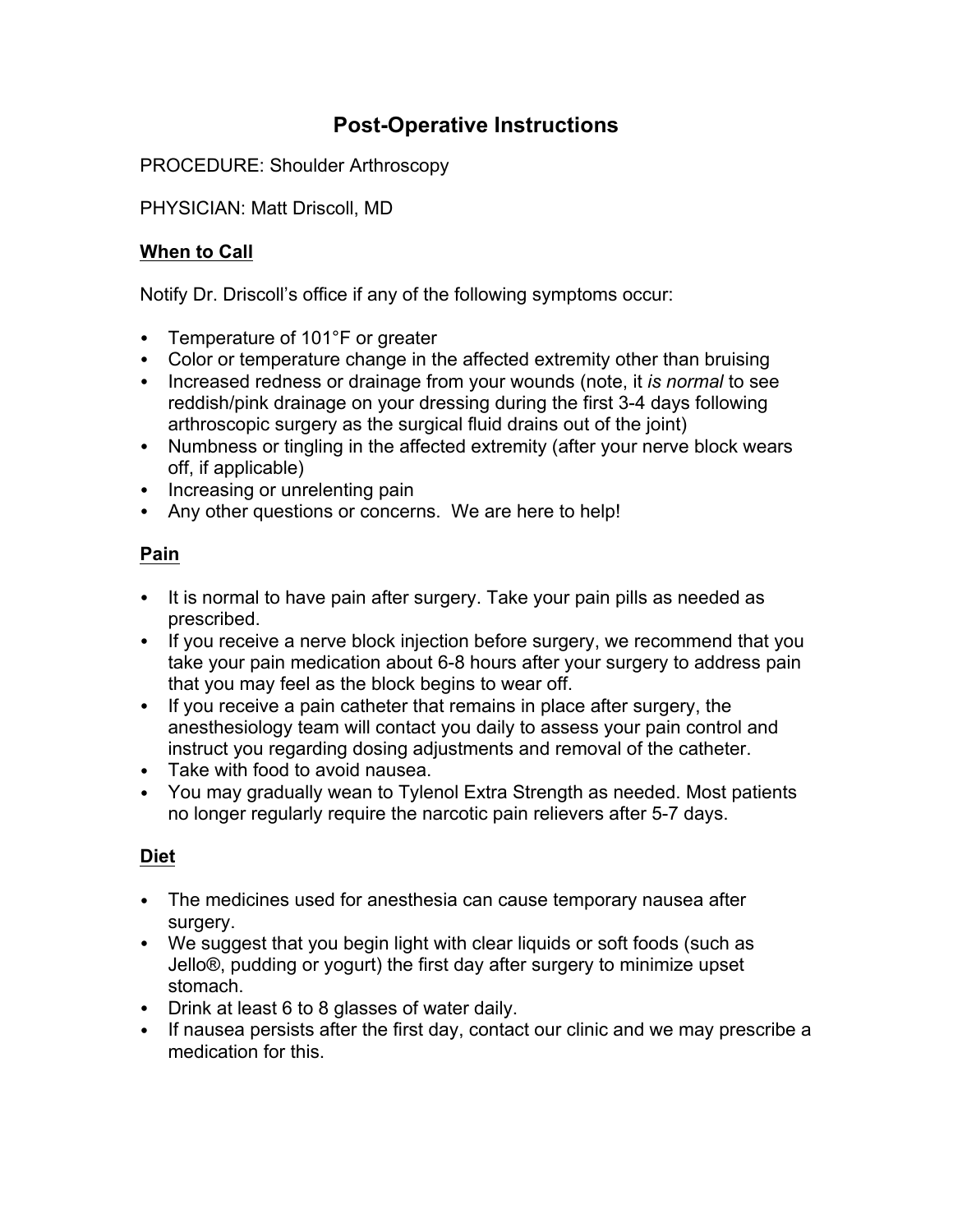#### **Dressing Care**

- Keep your dressing clean and dry at all times.
- You may remove the bandages after 2 days. Replace them with clean gauze bandages or Band-Aids® as needed for drainage or spotting.
- Do not remove or pick at the Steri-strips® (butterfly bandages). They will begin to fall off on their own after a few showers.

#### **Icing**

- Ice helps minimize swelling, pain, and inflammation.
- Use an ice pack or cooling device as often as possible at least 30 minutes, 4 times each day.
- Do not apply to bare skin. Use an towel or washcloth between ice and your skin.

#### **Shoulder Sling**

- You may have been provided with a shoulder sling to help support your arm after surgery.
- Unless otherwise instructed by Dr. Driscoll, you are allowed to remove your sling only for the following activities:
	- o Bathing
	- o Dressing
	- o Physical therapy (or home exercises if instructed to do so)
	- o While at rest in a safe environment

### **Sleeping**

- Most patients find it helpful to sleep in a semi-upright position for a period of time after shoulder arthroscopy.
- If you have a recliner, we suggest trying this.
- Otherwise, try using several pillows to prop your torso up 30°

## **Bathing**

- Keep the wounds dry for the first 2 days after surgery.
- After 2 days you may resume normal showers. Let water run over your wound but do not soak the wound underwater in a bathtub, hot tub or swimming pool.
- Cleanse the wounds with soap and water. Do not scrub. Pat the wounds dry afterwards with a clean, dry cloth. Allow wounds to dry open to the air before placing new bandages if necessary.
- Please do not apply any lotions, ointments, or gels to the wound.